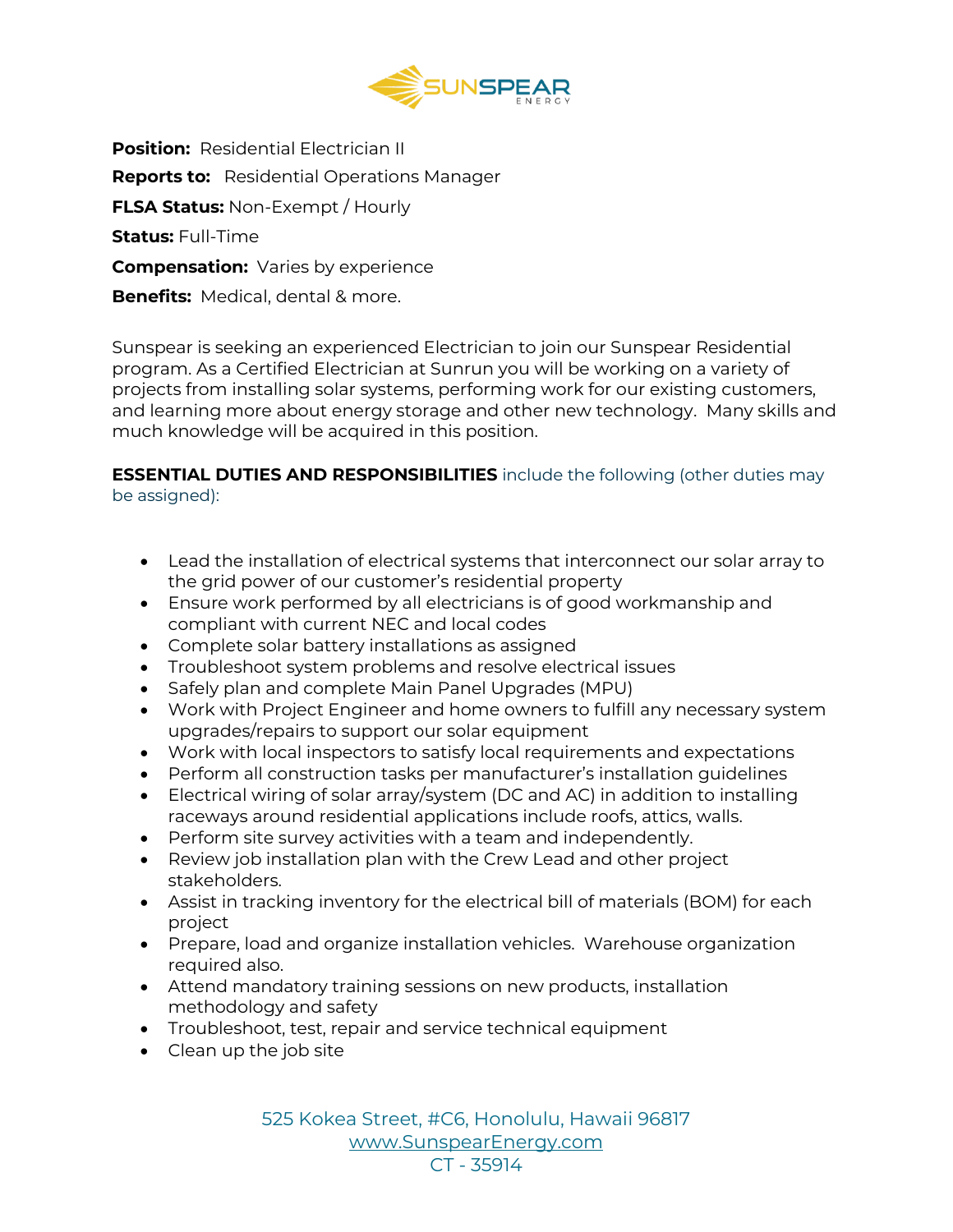

# **RELATED EXPERIENCE AND EDUCATIONAL REQUIREMENTS**

**Minimum requirements -** *The least amount of skills and training candidates must have to do a specific job. Candidates not meeting these requirements will not be hired for this position.*

- Journeyman Electricians License
- High school diploma or equivalent required
- Extensive knowledge of residential electrical and structural systems, blue prints and spec sheets
- Must be able to successfully pass a pre-employment criminal, driving and drug screen
- Regular, reliable and predictable attendance required
- OR equivalent combination of education and years of related experience.
- Ability to travel between job sites
- Minimum 2 years of electrical experience

## **Physical Requirements:**

- Ability to make multiple trips up and down a ladder, daily
- Ability to lift, squat, deadlift, pull and carry up to 50 lbs., daily
- Ability to work at the ground level, kneeling, or bending daily
- Ability to kneel and stand repeatedly (lunges), on a daily basis

## **Driving Requirement:**

- Must possess a valid driver's license in the state where the work is to be performed
- Ability to drive a vehicle during the normal course of business
- Must maintain a clean driving record with the ability to pass a driving background check

### **Preferred requirements**

- OSHA 30 Certification
- Associates degree and 2+ years related experience
- Strong understanding of NEC codes with emphasis on residential PV installations
- Proficient in the installation of grid-tied and micro inverter applications.
- Excellent customer service skills in addition to solid verbal and written communication skills
- NABCEP certification

### **Why start an exciting career with Sunspear?**

- Be part of a fast-growing company, within a fast-growing industry that provides a valuable service of helping clients save money while simultaneously promoting sustainability.
- Company growth opens doors for career advancement, and we love to promote from within.

525 Kokea Street, #C6, Honolulu, Hawaii 96817 [www.SunspearEnergy.com](http://www.sunspearenergy.com/) CT - 35914